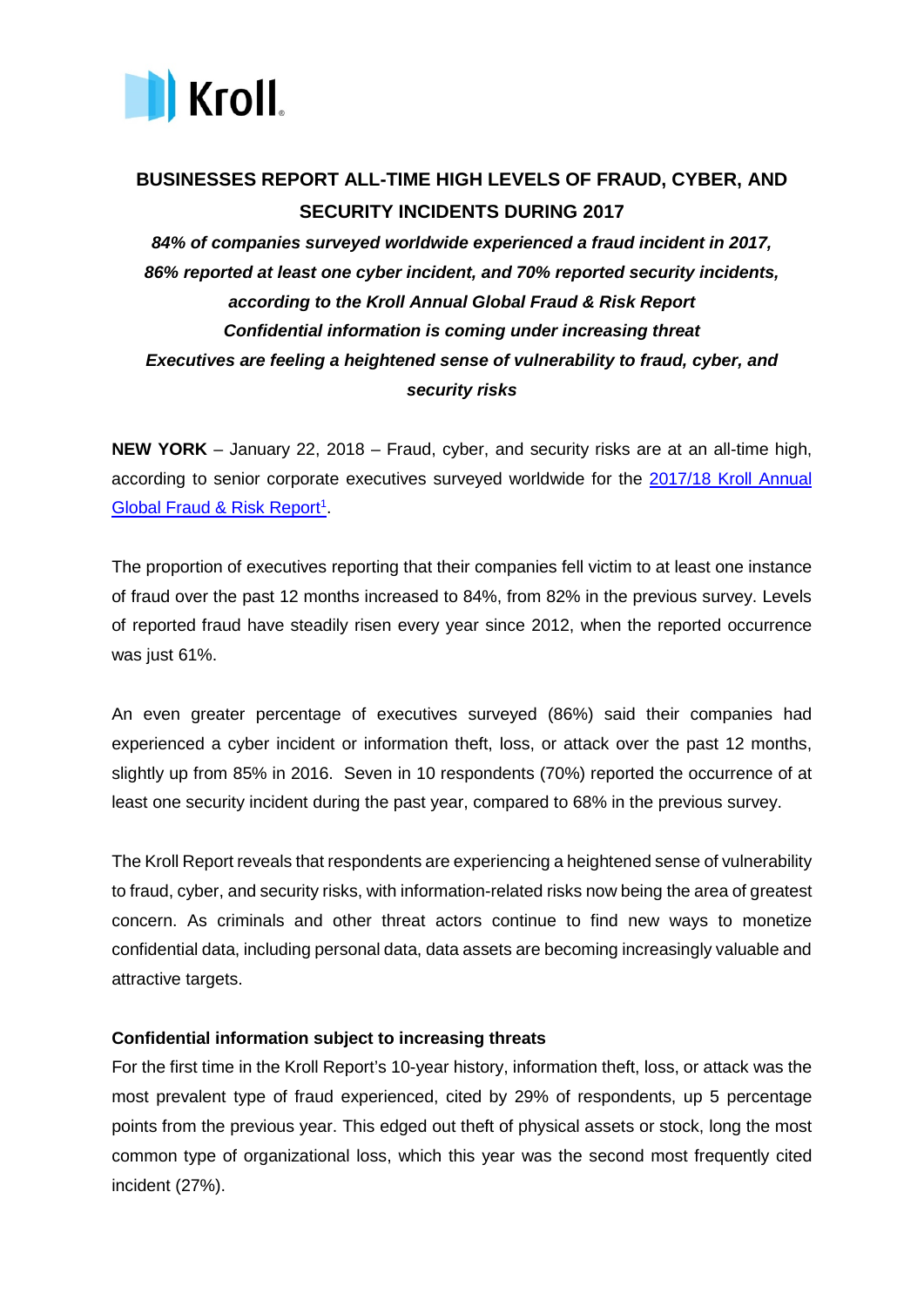

Cyber attacks represent one of the most persistent threats to confidential information. In fact, the reported level of occurrence for every type of cyber incident included in the survey increased in the last 12 months.

In the year when major viruses such as WannaCry and Petya hit across the world, nearly four in 10 (36%) executives surveyed said their companies had been impacted by a virus or worm attack, an increase of 3 percentage points year-over-year. One in three (33%) said they had suffered an email-based phishing attack (up 7 percentage points from the last report), 27% had suffered a data breach, and 25% were affected by data deletion. Beyond digital threats, information was highly susceptible to loss through other means: 29% of executives surveyed said equipment with sensitive data was stolen, while 27% said equipment was "lost."

Physical theft or loss of intellectual property (IP) was by far the most prevalent type of security incident. Of those executives whose company experienced a security incident this past year, 41% said their organizations fell victim to IP theft or loss.

|    | <b>Fraud</b>                                | <b>Cyber</b>                                                                                    | <b>Security</b>                                                                                                                                     |
|----|---------------------------------------------|-------------------------------------------------------------------------------------------------|-----------------------------------------------------------------------------------------------------------------------------------------------------|
| 1. | Information theft, loss, or<br>attack (29%) | Virus/worm attack (36%)                                                                         | Physical theft or loss of<br>intellectual property<br>(41%)                                                                                         |
| 2. | Theft of physical assets or<br>stock (27%)  | Email-based phishing<br>attack (33%)                                                            | Environmental risk<br>(including damage)<br>caused by natural<br>disasters such as<br>hurricanes, tornadoes,<br>floods, earthquakes, etc.)<br>(28%) |
| 3. | Management conflict of<br>interest (26%)    | Data breach resulting in<br>loss of customer or<br>employee data, IP/trade<br>secrets/R&D (27%) | Workplace violence<br>(23%)                                                                                                                         |

# **Top three types of incidents reported by survey respondents (by category)**

**Jason Smolanoff, Senior Managing Director and Global Cyber Security Practice Leader for Kroll, explained:** "In a digitized world with growing levels of data creation, collection, and reliance for businesses, information assets have become increasingly valuable and exposed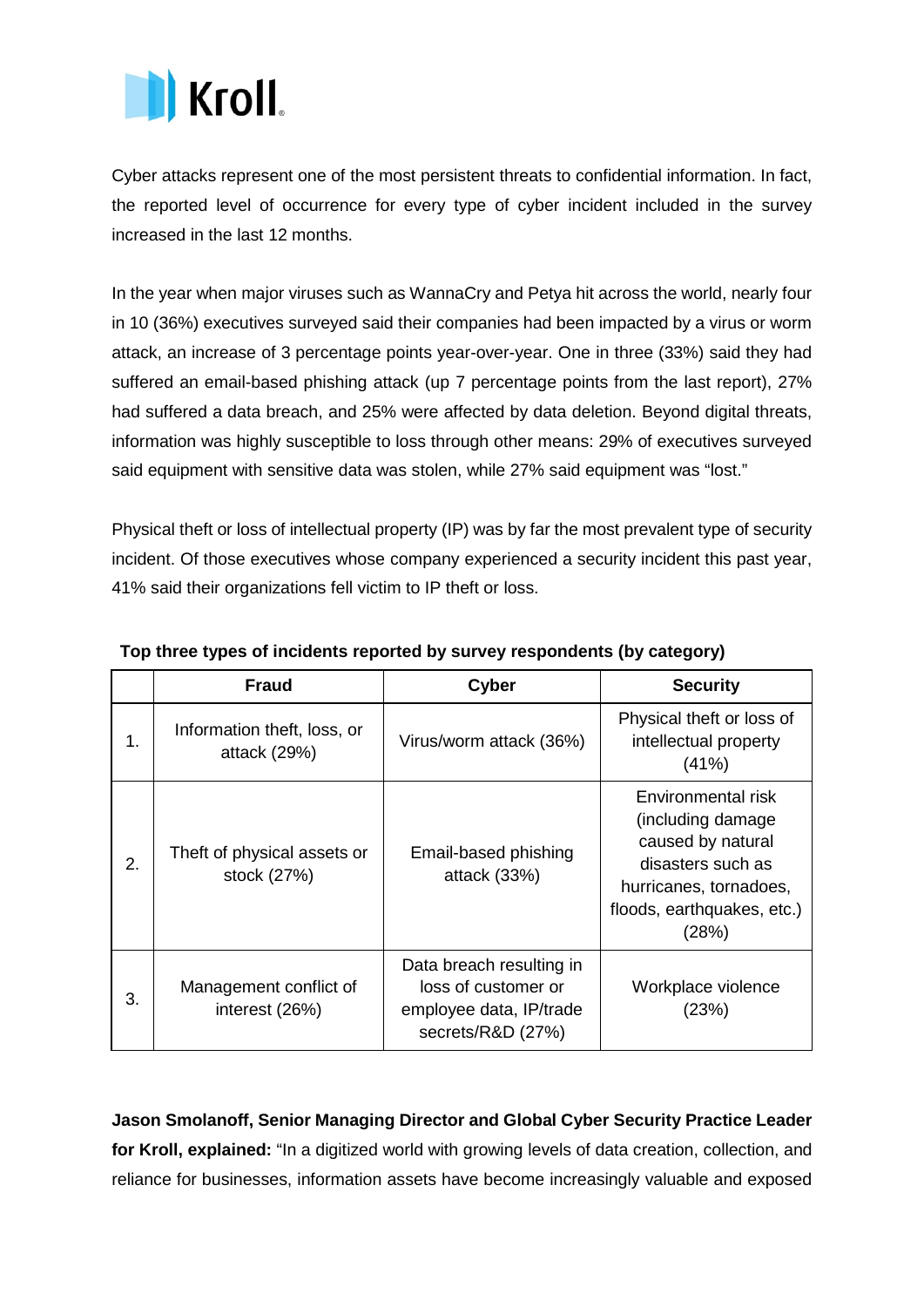

to threats. Exacerbating the challenge of safeguarding data is that criminals and other threat actors are continually developing new ways to monetize confidential information, including personal data.

"People instinctively think about data being targeted by cyber attacks, but not all threats to information are confined to the digital realm. There is a convergence between physical and digital threats, with issues arising from equipment with sensitive data being stolen or lost, for example, or employees with access to highly sensitive information accidentally or intentionally causing a breach."

# **Costly and wide-ranging repercussions**

In addition to reporting extremely high incidence levels, respondents indicated that the repercussions of fraud, cyber, and security events were costly and wide-ranging, affecting employees, customers, as well as the organization's reputation and bottom line.

Employee privacy, safety, or morale was negatively affected by incidents according to 82% of respondents whose companies had experienced fraud, 81% of those that reported a cyber incident, and 80% of executives whose companies endured a security event.

Approximately three quarters of respondents stated that customers had been negatively impacted by all three risk factors – 76% by a fraud incident, 74% by a cyber incident, and 74% by a security incident. Almost two-thirds said that the impacted company's reputation had suffered due to a fraud (65%), cyber (67%), or security (66%) incident.

Businesses suffered significant economic damage from fraud, with nearly one in four respondents (23%) reporting losses of 7% or more of company revenues, an extremely worrisome increase from the prior year when only 3% of respondents reported this magnitude of financial impact.

# **Executives feeling increasingly vulnerable to risks**

The Kroll Report further reveals mounting concerns among surveyed executives about their companies' potential exposure to fraud, cyber, and security risks.

In particular, information-related risks overwhelmingly represent the top worries for respondents across every risk category – fraud, cyber, and security. Almost six in 10 (57%)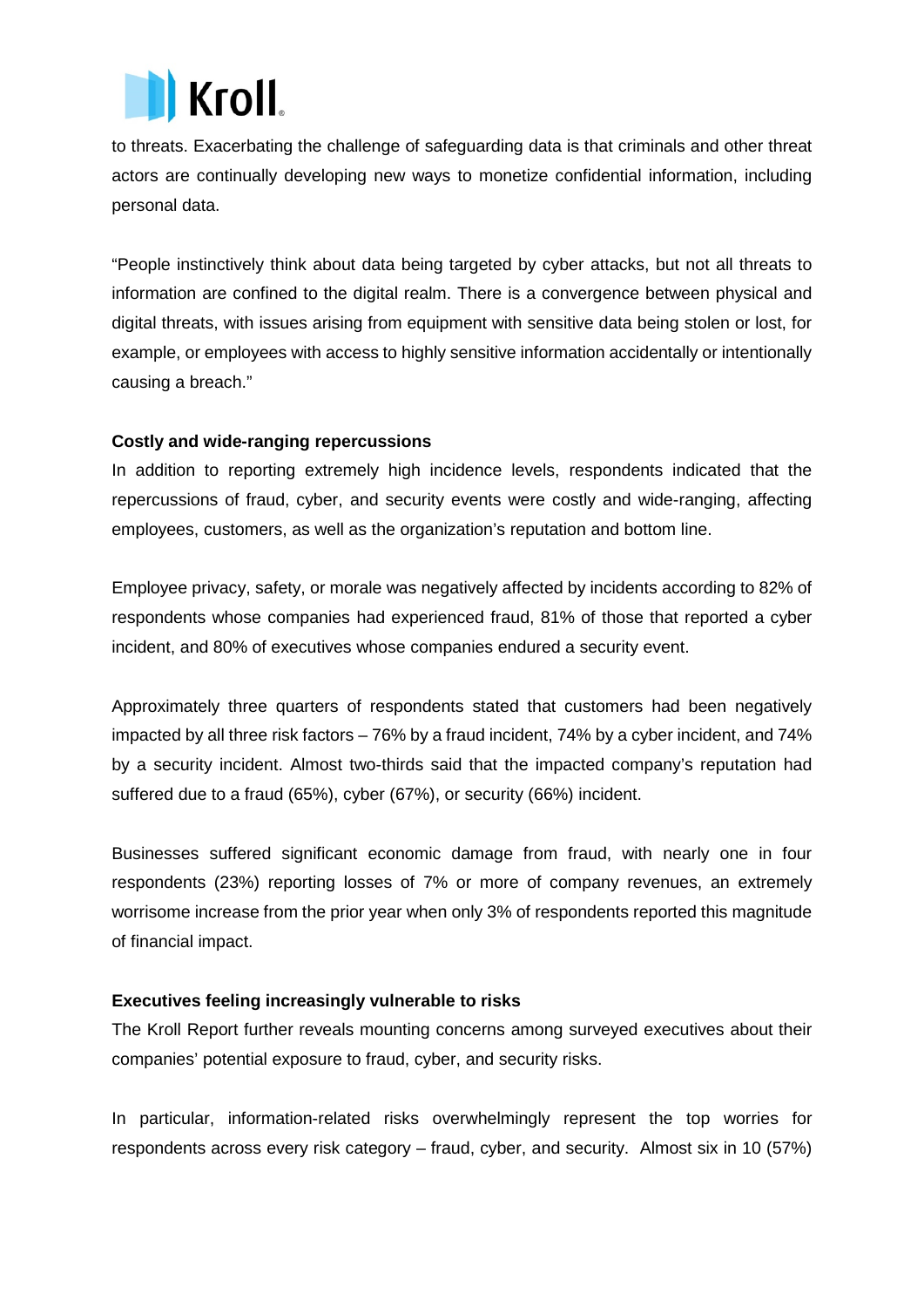

respondents believe their companies are highly or somewhat vulnerable to information theft, loss, or attack, up 6 percentage points from the previous survey.

With reported cyber incidents at an all-time high and perpetrators seeming to develop new methods of attack virtually every day, at least half of all executives surveyed are apprehensive about every type of cyber incident identified in the survey – with almost two-thirds (62%) especially wary of a virus or worm attack.

The proportion of respondents who said they feel highly or somewhat vulnerable to physical security threats also grew over the last year. In particular, 63% of respondents stated their companies could be particularly prone to physical theft or loss of IP, the greatest single concern.

# **Culprits inside and outside**

Insiders and ex-employees continue to pose the greatest threat to companies around the world. Respondents revealed that fraud, cyber, and security incidents are often inside jobs perpetrated by members of management or current, former, or temporary/freelance employees.

Of those reporting a fraud incident, 81% cited one or more insiders as perpetrators; likewise, 58% of respondents who reported a cyber incident and 71% of those who experienced a security incident primarily identified insiders as the perpetrators.

Junior employees were the most commonly named perpetrators of fraud incidents (39%) and former employees were cited most frequently for security incidents (37%). However, for respondents who had experienced a cyber incident in the last 12 months, a random cybercriminal or threat actor was the single most commonly named perpetrator (34%).

## **Imperative to mitigate risks**

Nearly all anti-fraud measures mentioned in the survey were widely adopted by over 70% of respondents, with information controls the most widely implemented anti-fraud measure at 78%.

Reflecting the high levels of vulnerability reported by respondents to cyber intrusions, the top three cyber risk mitigation measures that executives expect their companies to implement in the next 12 months all address the problem of intrusions: i.e., intrusion detection systems that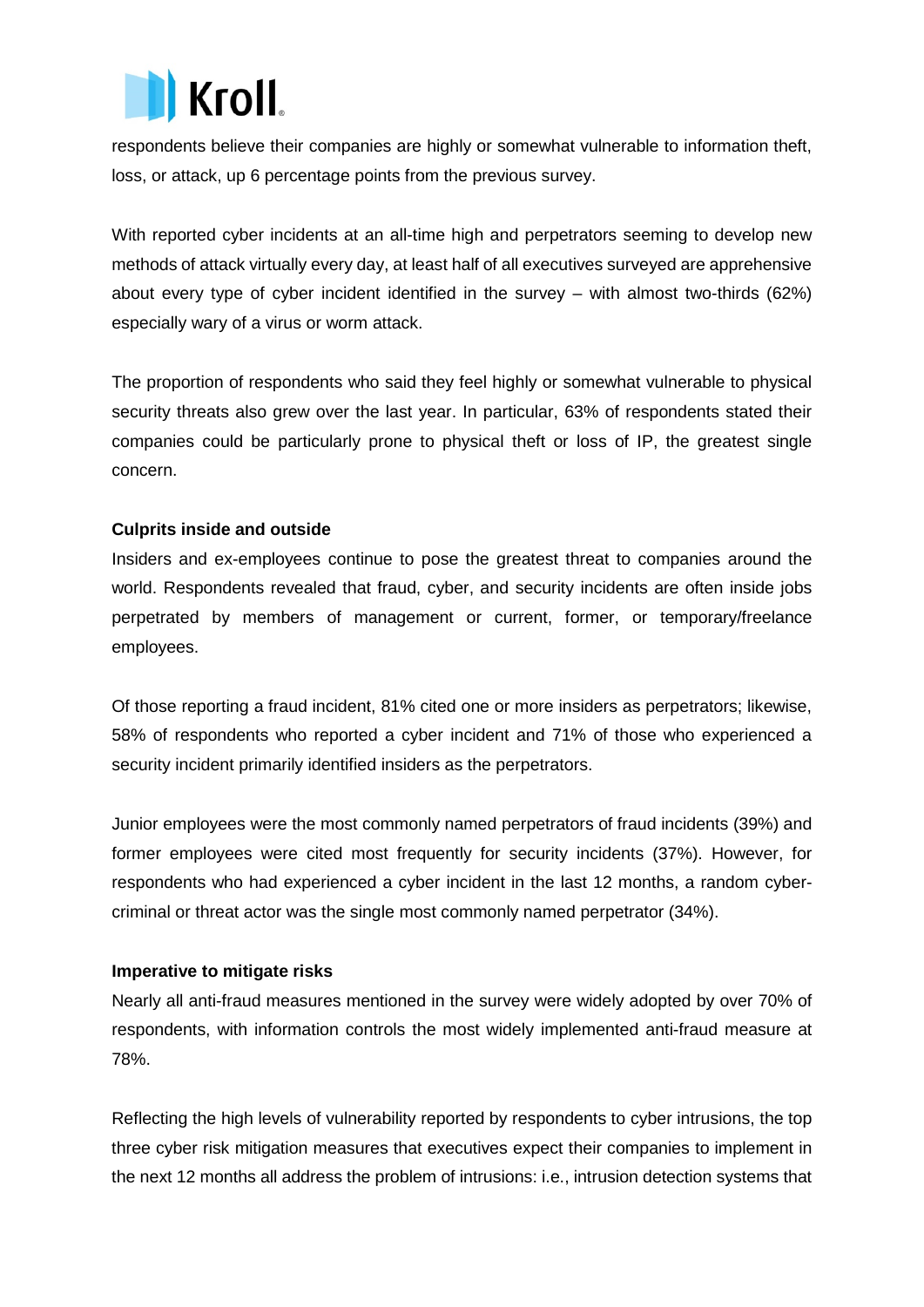

are device-based (57%), endpoint threat monitoring tools (55%), and intrusion detection systems that are network-based (54%).

Cyber security is also rapidly becoming a board governance mandate as the anticipated likelihood of an incident grows, compounded by increasing regulatory pressures and the costly reputational risks associated with data privacy and data loss events. 46% of respondents currently involve the board of directors in the formulation of cyber security policies and procedures, but another 40% plan to do so in the next 12 months.

A large proportion of respondents have adopted security risk mitigation measures, but given the high incidence and feelings of vulnerability around theft/loss of IP, it was surprising to see that only 66% of respondents have a plan for securing intellectual property. However, almost a quarter (24%) of respondents plan to implement these measures over the next 12 months.

**Kroll CEO David Fontaine commented:** "Senior executives are becoming acutely aware that threats to their organizations can arise at any time and originate from any place. Insiders and ex-employees continue to pose a significant threat and have, together with external criminals and threat actors, more tools at their disposal than ever before with which to target and exploit companies.

"In the face of these mounting threats, organizations seeking to manage and mitigate the possibility of loss must take a holistic approach to enterprise risk management and implement diverse and layered measures that can enhance their ability to anticipate, detect, and respond to threats rooted not only in human error or intentional misconduct, but also in technological or internal control gaps."

## **ENDS**

## **For further information please contact:**

Ada Oni-Eseleh Infinite Global 646-685-8075 adaoe@infiniteglobal.com

#### **Notes to editors**

<sup>1</sup> [The Kroll Annual Global Fraud & Risk Report 2017/18](http://info.kroll.com/gfrr2018) includes a full detailed analysis across a range of industries and regions.